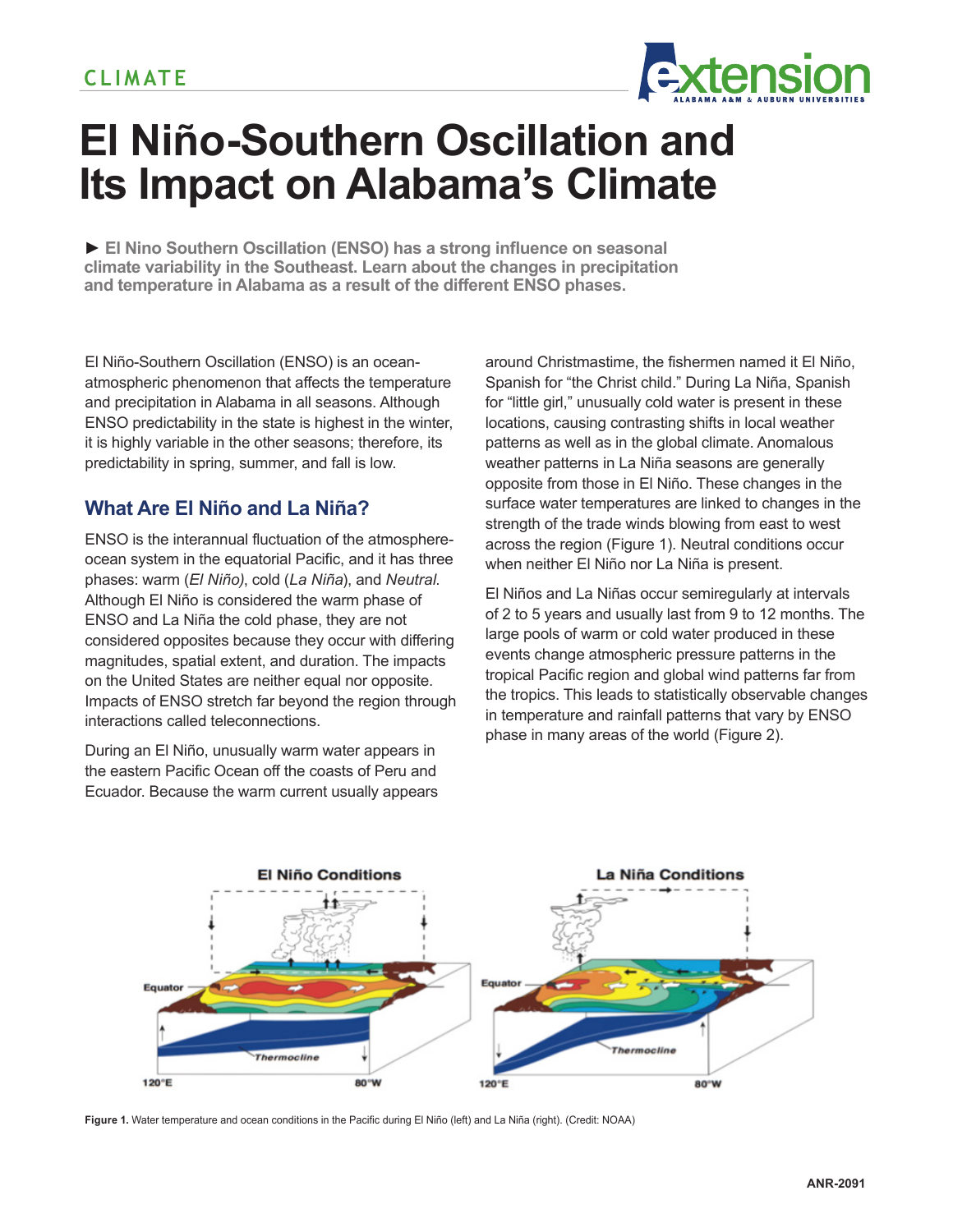### **How Are El Niño and La Niña Detected and Predicted?**

A number of international science agencies work cooperatively to monitor the ENSO system. They use the data they collect to calculate indexes such as the Southern Oscillation Index, Nino3.4, and the Multivariate ENSO Index (Figure 3), which characterize the strength of each ENSO episode. Statistical and dynamical computer models are used to predict how ENSO will change over time. These predictions can tell us up to several months ahead what variations in climate to expect. They allow scientists to anticipate what impacts will occur over the months that follow the onset of one of these events.

#### **Resources**

AgroClimate Tools: **http://www.agroclimate.org/tools/**

Climate Risk Tool: **http://www.agroclimate.org/tools/ climate\_tool/** 

Climate Impacts: **http://www.cpc.ncep.noaa.gov/ products/precip/CWlink/ENSO/composites/** 

ENSO overview: **http://www.cpc.ncep.noaa.gov/ products/ precip/CWlink/MJO/enso.shtml**



**Figure 2.** Cool, warm, wet, and dry patterns across the world in winter during cold (La Niña) and warm (El Niño) episodes of ENSO. (Credit: NOAA/NCEP/CPC)



**Figure 3.** El Niño (red) and La Niña (blue) occurrence from 1950 to the present. (Credit: Klaus Wolter, http://www.esrl.noaa.gov/psd/enso/mei/)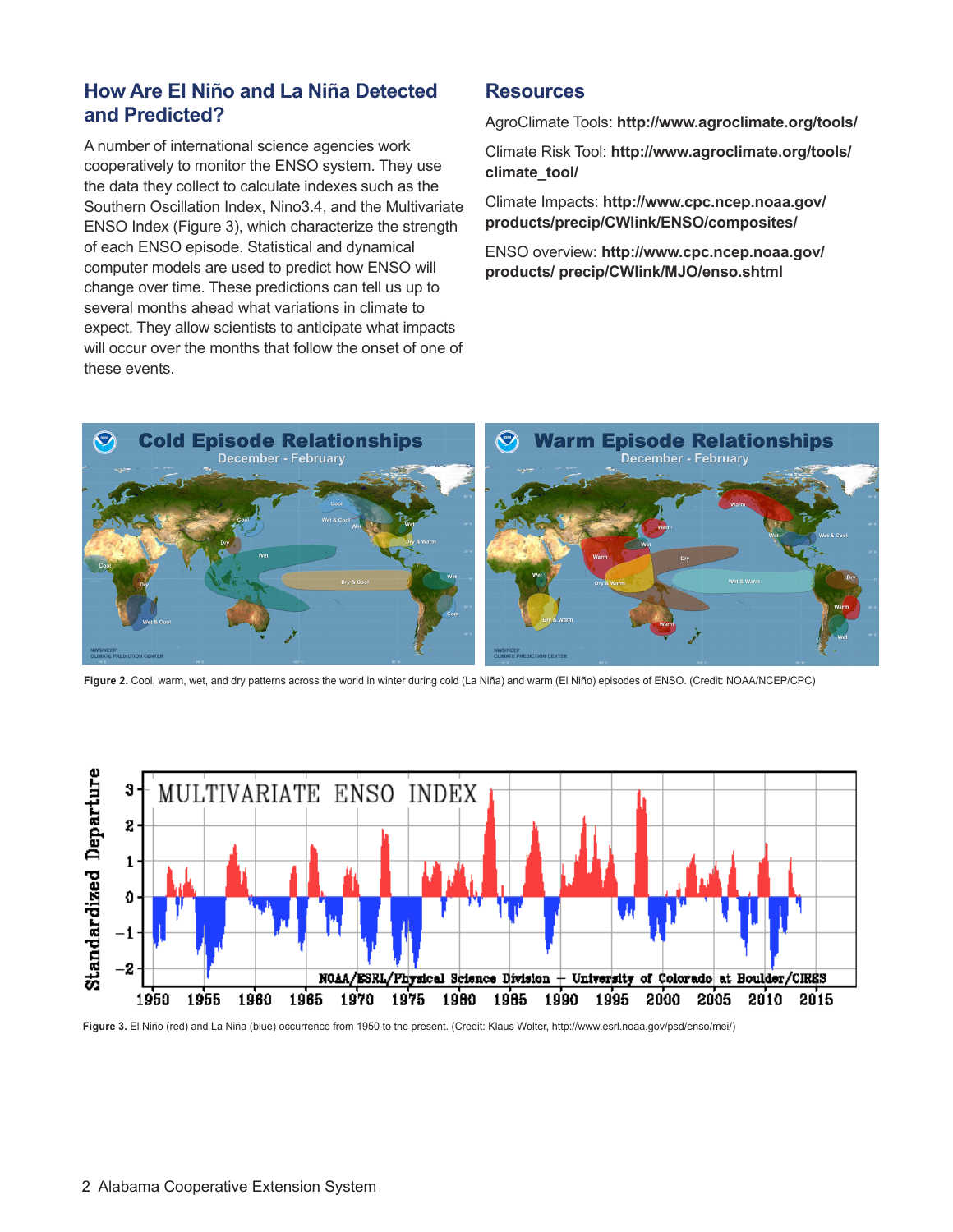| <b>General Characteristics of ENSO Phases</b>                                                                                                                                                                                                                                                       |                                                                                                                                                                                                                                                                                             |  |
|-----------------------------------------------------------------------------------------------------------------------------------------------------------------------------------------------------------------------------------------------------------------------------------------------------|---------------------------------------------------------------------------------------------------------------------------------------------------------------------------------------------------------------------------------------------------------------------------------------------|--|
| <b>El Niño</b>                                                                                                                                                                                                                                                                                      | La Niña                                                                                                                                                                                                                                                                                     |  |
| Ocean temperatures of 4 to 6 °F above average are commonly<br>observed between the International Date Line and the west<br>coast of South America.                                                                                                                                                  | Ocean temperatures of 4 to 6 °F below average are<br>observed in the eastern Pacific.                                                                                                                                                                                                       |  |
| Warm ocean waters cause increases in tropical rain and<br>thunderstorms.                                                                                                                                                                                                                            | Cold water in the eastern Pacific shifts the location of<br>thunderstorms, rising air, and lower pressure to the<br>western Pacific.                                                                                                                                                        |  |
| Atmospheric pressure increases near Indonesia and in the<br>western Pacific and decreases in the eastern Pacific. Pressure<br>changes lead to the subtropical jet stream moving into Florida,<br>southern Georgia, and Alabama, steering cloudy, rain-bearing<br>systems into the region in winter. | Pressure shifts cause the subtropical jet stream in the<br>U.S. to shift north, moving the storm track to northern<br>Georgia and Alabama and leaving Florida sunnier and<br>drier than usual.                                                                                              |  |
| El Niño lasts for no more than 1 year.                                                                                                                                                                                                                                                              | La Niña can last for 1 to 3 years.                                                                                                                                                                                                                                                          |  |
| The likelihood of tornadoes and severe weather increases in<br>the Florida peninsula.                                                                                                                                                                                                               | The likelihood of tornadoes and severe weather increases<br>in Alabama and Georgia.                                                                                                                                                                                                         |  |
| A) Precipitation Variability                                                                                                                                                                                                                                                                        |                                                                                                                                                                                                                                                                                             |  |
| <b>El Niño</b>                                                                                                                                                                                                                                                                                      | La Niña                                                                                                                                                                                                                                                                                     |  |
| Winters are wetter than normal in the central and southern<br>parts of the state but drier in the northern part (Figure 4a).<br>During winter, El Niño is the wettest of all phases in the<br>central and southern parts, whereas La Niña is the wettest<br>in the northern part.                   | Winters are drier in the central and southern parts but<br>wetter in the northern part.                                                                                                                                                                                                     |  |
| Springs are slightly wetter than normal in the northern and<br>central parts but drier in the southern part (Figure 4b). The<br>Neutral phase is wetter than El Niño in all locations, with<br>the wetness increasing toward south.                                                                 | Springs are slightly drier than normal in all locations. The<br>dryness increases toward south.                                                                                                                                                                                             |  |
| Summers are drier than normal except in the central part<br>where they are slightly wetter (Figure 4c).                                                                                                                                                                                             | Summers are generally wetter than normal except in the<br>southern part where they are slightly drier. La Niña is wetter<br>than Neutral in the northern and central parts. Neutral is<br>wetter than La Niña in the southern part.                                                         |  |
| Falls are wetter than normal in all locations. El Niño is the<br>wettest of all phases in all locations (Figure 4d).                                                                                                                                                                                | Falls are slightly drier than normal in the northern part but<br>slightly wetter in the other parts of the state. Of all phases,<br>La Niña is the driest in the northern part, whereas Neutral<br>is driest in the southern part. In neutral years, the dryness<br>increases toward south. |  |

| <b>B) Temperature Variability</b>                                                                                                                                                                                                     |                                                                                                                                                                                                                                     |
|---------------------------------------------------------------------------------------------------------------------------------------------------------------------------------------------------------------------------------------|-------------------------------------------------------------------------------------------------------------------------------------------------------------------------------------------------------------------------------------|
| El Niño                                                                                                                                                                                                                               | La Niña                                                                                                                                                                                                                             |
| Winters are cooler than normal throughout Alabama, with<br>the coolness increasing toward south (Figure 5a). As<br>El Niño, Neutral phase is cooler than normal, but the<br>latter is warmer than the former in all parts.            | Winters are warmer in all locations of the state; however,<br>temperatures are warmer in the south than in the north.                                                                                                               |
| Springs are slightly cooler in southern and central parts<br>but are normal in the northern part (Figure 5b). Of all<br>phases. El Niño is the coolest in the southern and central<br>parts, whereas Neutral is coolest in the north. | Springs are slightly warmer in northern and southern<br>parts but about the same as normal in the central part. Of<br>all phases, La Niña is the hottest in the north and south,<br>whereas Neutral is hottest in the central part. |
| Summers are hotter than normal in all parts of the state<br>(Figure 5c), and El Niño is the hottest phase.                                                                                                                            | Summers are cooler in all parts of the state, and La Niña is<br>the coolest of all phases.                                                                                                                                          |
| Falls are slightly cooler than normal in all locations,<br>and El Niño is the coolest of all phases in all locations<br>(Figure 5d).                                                                                                  | Falls are slightly warmer in the southern part but not<br>different from normal in the northern and central parts. Of<br>all phases, La Niña is the warmest in the southern part, and                                               |

Neutral is warmest in the northern and central parts.